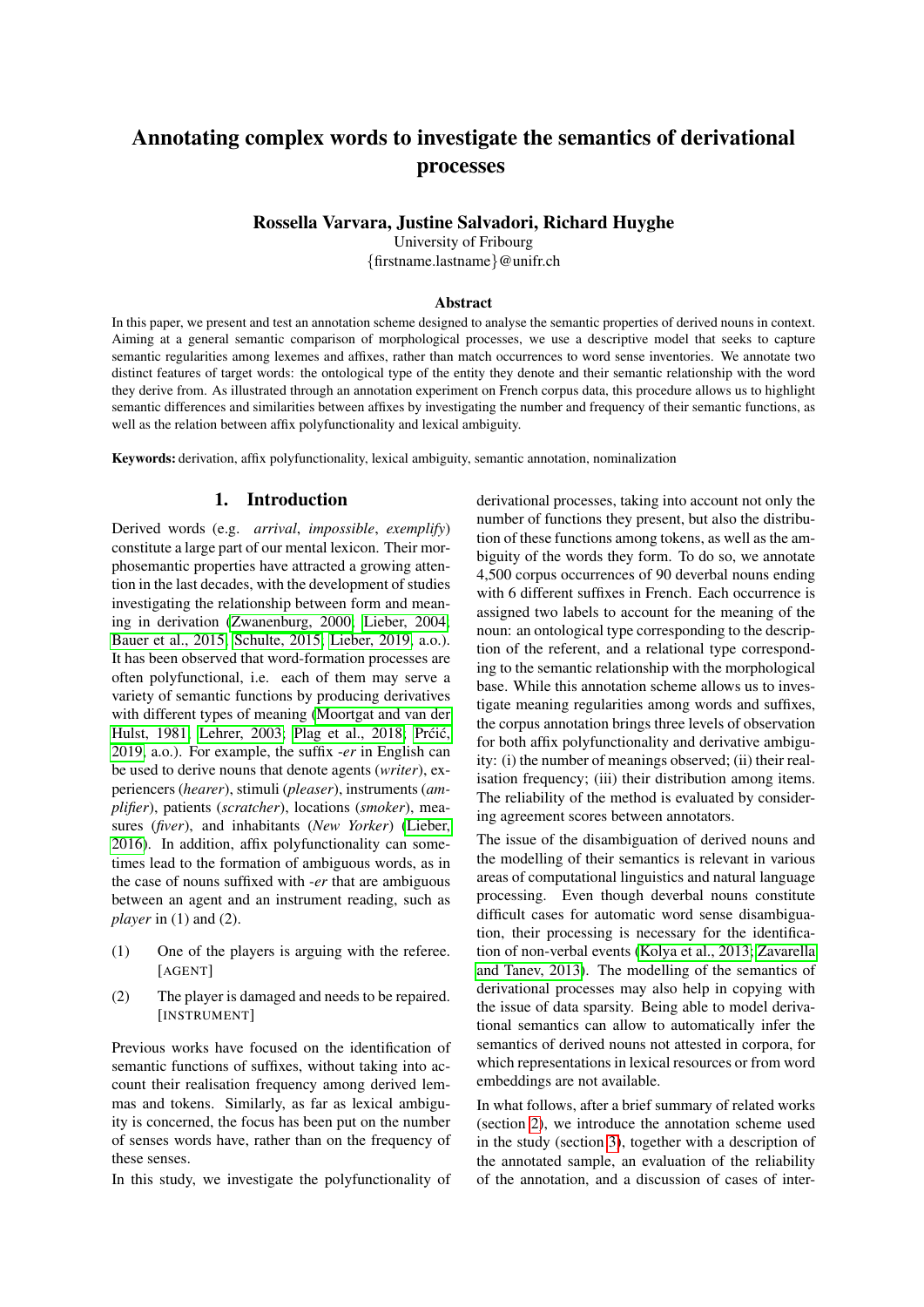annotator disagreement (section [4\)](#page-2-0). In section [5,](#page-3-0) we present some observations about the polyfunctionality of French suffixes and the ambiguity of deverbal nouns based on the sample we annotated.

### 2. Related work

<span id="page-1-0"></span>Theoretical works on the semantics of derived nouns have frequently aimed at an exhaustive listing of their different possible meanings. Some studies made use of the analysis of corpus data, disambiguating specific instances of derived nouns. However, the annotation of senses of derived nouns in context has proved to be a difficult task even for human annotators. One of the main issue of disagreement is the annotation of ambiguous and semantically complex nouns (see Section 3), which are particularly frequent among deverbal nominalizations.

Martínez Alonso et al. (2013) conducted an annotation task on nouns presenting regular polysemy (not restricted to derived nouns) in three different languages. They found that the agreement score varied across the different polysemous types. While only one obtained a reliable value ( $\alpha > 0.6$ ), i.e. the Animal-Meat type, other polysemous types had low scores of agreement, showing that not all cases of ambiguity can be equally identified.

[Valdivia et al. \(2013\)](#page-7-11), in an annotation task on a sample of 323 Russian deverbal nouns extracted from the Russian National Corpus (RNC), obtained an average agreement of 0.296 (Fleiss' kappa). Four labels were assigned: 'event', 'state', 'result', and 'underspecified'.

[Peris et al. \(2010\)](#page-7-12) report the annotation agreement obtained in a task where 5 non-expert annotators had to classify 300 Spanish deverbal nominalizations. Three categories were used: 'event', 'result', and 'underspecified'. After a training on one third of the sample, the annotators reached an agreement of 0.6 (Cohen's kappa).

[Barque et al. \(2020\)](#page-6-1) annotated 5554 corpus tokens of French simple nouns using 23 WordNet Unique Beginners as semantic tags, reporting an agreement coefficient of 0.649 (Cohen's kappa). In their scheme, the annotation of complex types was allowed and proved to influence inter-annotator agreement. Indeed, considering partial agreement among complex types, the kappa score increases to 0.734.

Our annotation experiment inherits the difficulties of this kind of task, for which an agreement between 0.6- 0.7 is already a good result.

# 3. Annotation scheme

<span id="page-1-1"></span>In order to analyse French deverbal nouns in the context of real corpus sentences, we designed a scheme of semantic annotation that can provide reliable information about the semantics of these words. We used a classification of deverbal nouns that fundamentally distinguishes between ontological and relational types,

and combines them into a unique class that is identified as their 'complete' semantic type.

The ontological type expresses the nature of the referent denoted by the noun and the category of entities that it represents linguistically. The relational type refers to the semantic relation between the derived noun and its morphological base. While many classifications of deverbal nouns proposed in the literature assimilate ontological and relational types in a single taxonomy, possibly creating conflicting identification issues, it appears that the two dimensions are not strictly interdependent. As can be seen in (3), the same ontological type (ARTEFACT) combines with different relational types, while in (4), the same relational type (RESULT) combines with different ontological types.

- (3) a. bâtir 'build'  $\rightarrow$  bâtiment 'building' [ARTEFACT-RESULT]
	- b. raser 'shave'  $\rightarrow$  rasoir 'razor' [ARTEFACT-INSTRUMENT]
	- c. garer 'park'  $\rightarrow$  garage 'garage' [ARTEFACT-LOCATION]
- (4) a. bâtir 'build'  $\rightarrow$  bâtiment 'building' [ARTEFACT-RESULT]
	- b. énerver 'irritate'  $\rightarrow$  énervement 'irritation' [STATE-RESULT]
	- c. créer 'create'  $\rightarrow$  créature 'creature' [ANIMATE-RESULT]

The ontological classification we used includes 14 simple types and 7 complex types, listed in Table [1.](#page-2-1) It is based on distributional tests taken from the literature on nominal semantics [\(Godard and Jayez, 1993;](#page-6-2) [Flaux and](#page-6-3) [Van de Velde, 2000;](#page-6-3) [Huyghe, 2015,](#page-6-4) a.o.) and described in more detail in [Salvadori et al. \(2021\)](#page-7-13). For example, a noun that can be used as the subject of the verb *avoir lieu* 'take place', such as *licenciement* 'dismissal' in (5), is classified as EVENT.

(5) Le licenciement de l'employé a eu lieu ce matin.

'The dismissal of the employee took place this morning'

Complex types (also known as *dot types*) characterise nouns that are semantically hybrid. They can refer simultaneously to different ontological aspects of entities and are contextually compatible with predicates that are distinctive of different ontological types [\(Copestake](#page-6-5) [and Briscoe, 1995;](#page-6-5) [Cruse, 1995;](#page-6-6) [Pustejovsky, 1995;](#page-7-14) [Kleiber, 1999;](#page-7-15) [Asher, 2011;](#page-6-7) Dölling, 2020; [Murphy,](#page-7-16) [2021\)](#page-7-16). Such is the case of the noun *declaration ´* 'statement' in (6), which denotes at the same time the act of making a statement and the content of this statement (i.e. an event and a cognitive object in our ontology, respectively).

As can be seen from the example, the co-existence of different facets of meaning is made explicit by the copredication: the eventive facet is selected by *effectuer*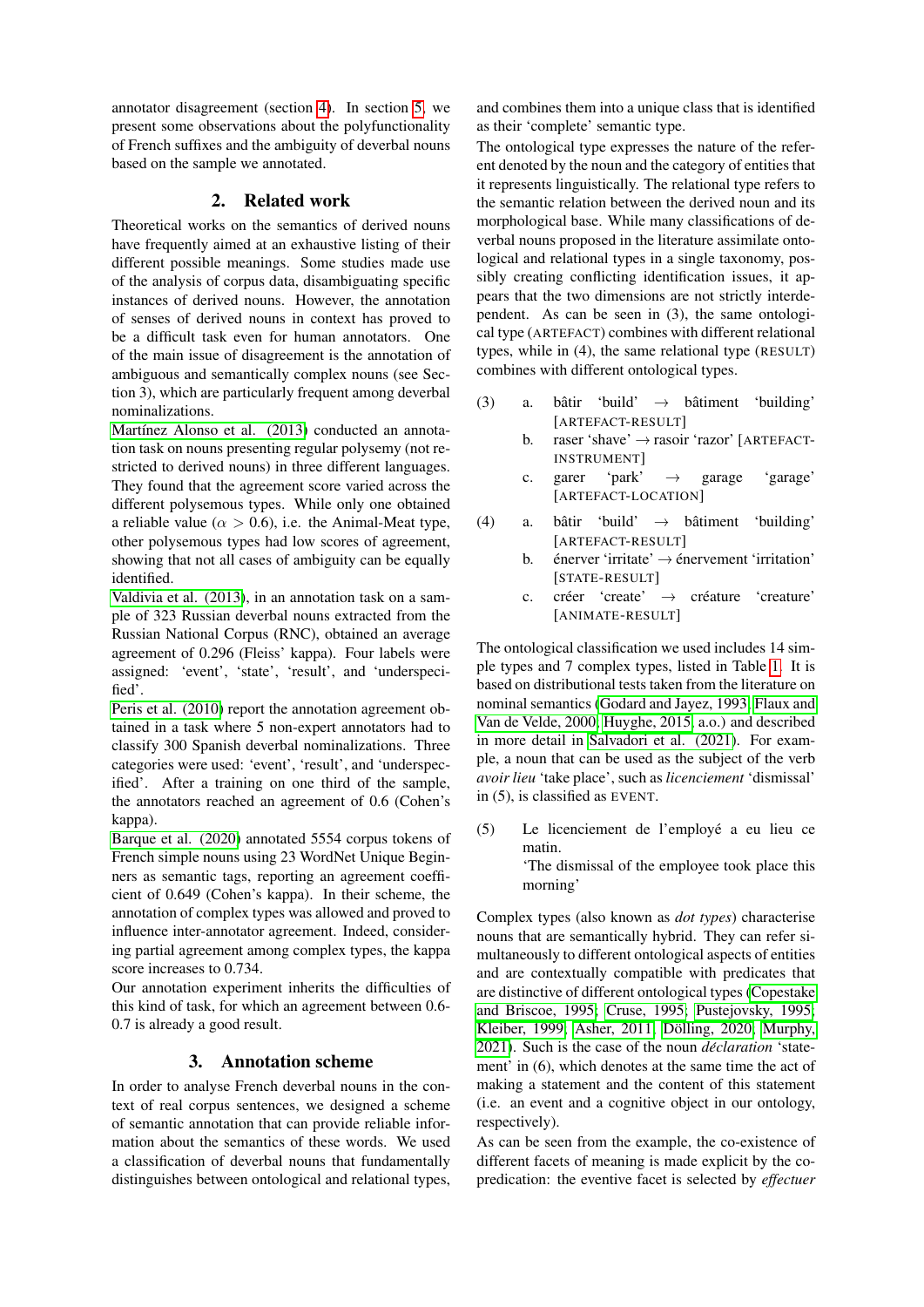| Simple types         |                    |  |  |  |  |
|----------------------|--------------------|--|--|--|--|
| <b>ANIMATE</b>       | <b>INSTITUTION</b> |  |  |  |  |
| <b>ARTEFACT</b>      | <b>NATURAL</b>     |  |  |  |  |
| <b>COGNITIVE</b>     | <b>PHENOMENON</b>  |  |  |  |  |
| <b>DISEASE</b>       | <b>PROPERTY</b>    |  |  |  |  |
| DOMAIN               | <b>OUANTITY</b>    |  |  |  |  |
| <b>EVENT</b>         | <b>STATE</b>       |  |  |  |  |
| <b>FINANCIAL</b>     | TIME               |  |  |  |  |
| Complex types        |                    |  |  |  |  |
| ARTEFACT*COGNITIVE   | EVENT*NATURAL      |  |  |  |  |
| ARTEFACT*INSTITUTION | EVENT*PHENOMENON   |  |  |  |  |
| COGNITIVE*EVENT      | EVENT*STATE        |  |  |  |  |
| EVENT*FINANCIAL      |                    |  |  |  |  |

<span id="page-2-1"></span>Table 1: Ontological types

'perform' and the cognitive facet by *selon lequel P* 'according to which P'.

 $(6)$  L'hôpital Legouest de Metz a effectué une déclaration selon laquelle il venait d'accueillir deux victimes blessées par balles. (web) 'The Legouest Hospital in Metz made a statement according to which they had just received two victims with gunshot wounds'

In order to account for collective nouns, i.e. nouns that have a plural reference when used in the singular [\(Flaux, 1999;](#page-6-9) [Lammert, 2006;](#page-7-17) [De Vries, 2019,](#page-6-10) a.o.), a COLLECTIVE label can be added to both simple and complex types. For instance, *assistance* 'audience' is assigned the label ANIMATE-COLLECTIVE, as it denotes a group of several people. The noun *déménageur* 'mover', by contrast, is annotated only as ANIMATE because it denotes a single animate entity.

Relational types are expressed by labels that correspond to semantic roles, considering that they are semantically equivalent to the roles that derived nouns fulfil with respect to base verb predicates. For example, the relational type of the noun *arrosoir* 'watering can' is INSTRUMENT because *arrosoir* denotes an entity that is used to perform the action denoted by the base verb *arroser* 'water'. We defined a set of 17 semantic roles adapted from VerbNet [\(Kipper-Schuler,](#page-7-18) [2005\)](#page-7-18) and LIRICS [\(Petukhova and Bunt, 2008\)](#page-7-19) (see Table [2](#page-2-2) for the list). Since distributional tests cannot be used to differentiate semantic roles, we relied on explicit definitions to identify relational types, as described in [Salvadori et al. \(2021\)](#page-7-13).

We supplemented the list of traditional semantic roles with a type called TRANSPOSITION for nouns whose role is actually that of transposing the verbal meaning into a noun. The noun *atterrissage* 'landing', for instance, can be considered a TRANSPOSITION, as it roughly denotes the same eventuality as its base verb *atterrir* 'land'. A FIGURATIVE label was also added in order to take into account metaphorical or metonymic meanings that are derived from a given role, but that are

| AGENT              | <b>INSTRUMENT</b> | <b>RESULT</b>   |
|--------------------|-------------------|-----------------|
| <b>BENEFICIARY</b> | <b>LOCATION</b>   | SOURCE          |
| <b>CAUSE</b>       | <b>MANNER</b>     | <b>STIMULUS</b> |
| <b>DESTINATION</b> | <b>PATH</b>       | <b>THEME</b>    |
| <b>EXPERIENCER</b> | <b>PATIENT</b>    | <b>TOPIC</b>    |
| <b>EXTENT</b>      | <b>PIVOT</b>      |                 |
|                    |                   |                 |

<span id="page-2-2"></span>Table 2: Relational types

not semantically related to the base verb. It is attached directly to the role in question (e.g. *lacer* 'lace up'  $\rightarrow$  *lacet*<sub>1</sub> 'shoelace' [INSTRUMENT]  $\rightarrow$  *lacet*<sub>2</sub> 'zigzag' [INSTRUMENT-FIGURATIVE]).

It is important to note that, even if the labels used are the same as those of semantic roles, the annotation of relational types does not concern the semantic role of the derived noun in the sentence of occurrence. Relational types aim at capturing lexical semantic information that is not context-dependent. While a noun like *inspecteur* 'inspector' can be defined lexically as AGENT with respect to the base verb *inspecter* 'inspect', it can be assigned a variety of semantic roles that are not necessarily those of agent in discourse. For instance, *inspecteur* 'inspector' features as the agent in [\(7\),](#page-2-3) but as the patient in [\(8\)](#page-2-4) and as the beneficiary in [\(9\).](#page-2-5) Whatever the semantic role is in context, the derivational relation with the base verb is stable and encoded as such by labels of relational types.

- <span id="page-2-3"></span> $(7)$  L'inspecteur a interrogé les témoins. 'The inspector interviewed the witnesses'
- <span id="page-2-4"></span> $(8)$  Le détenu a frappé l'inspecteur. 'The prisoner hit the inspector'
- <span id="page-2-5"></span>(9) Le commissaire a offert des fleurs a` l'inspecteur. 'The superintendent offered flowers to the inspector'

It remains true that polysemous nouns can be lexically associated with different relational types, and therefore be assigned different relational types across sentences of occurrence.

#### 4. Annotation experiment

<span id="page-2-0"></span>In this study, we investigate the polyfunctionality of 6 French deverbal suffixes (*-oir*, *-ure*, *-is*, *-ment*, *-aire*, *-ade*) and the ambiguity of their derivatives. We analysed 15 nouns per suffix, based on the semantic annotation of 50 of their occurrences in the French web corpus FRCOW16A (Schäfer and Bildhauer, 2012; Schäfer, [2015\)](#page-7-21). The nouns were randomly selected across different token frequency ranges, based on the frequency distribution of all the nouns derived with the 6 suffixes. We excluded lemmas with a frequency lower than 50, since we needed a sufficient amount of occurrences to investigate lexical ambiguity. Then, for each suffix, we selected 15 lemmas from three frequency ranges: 5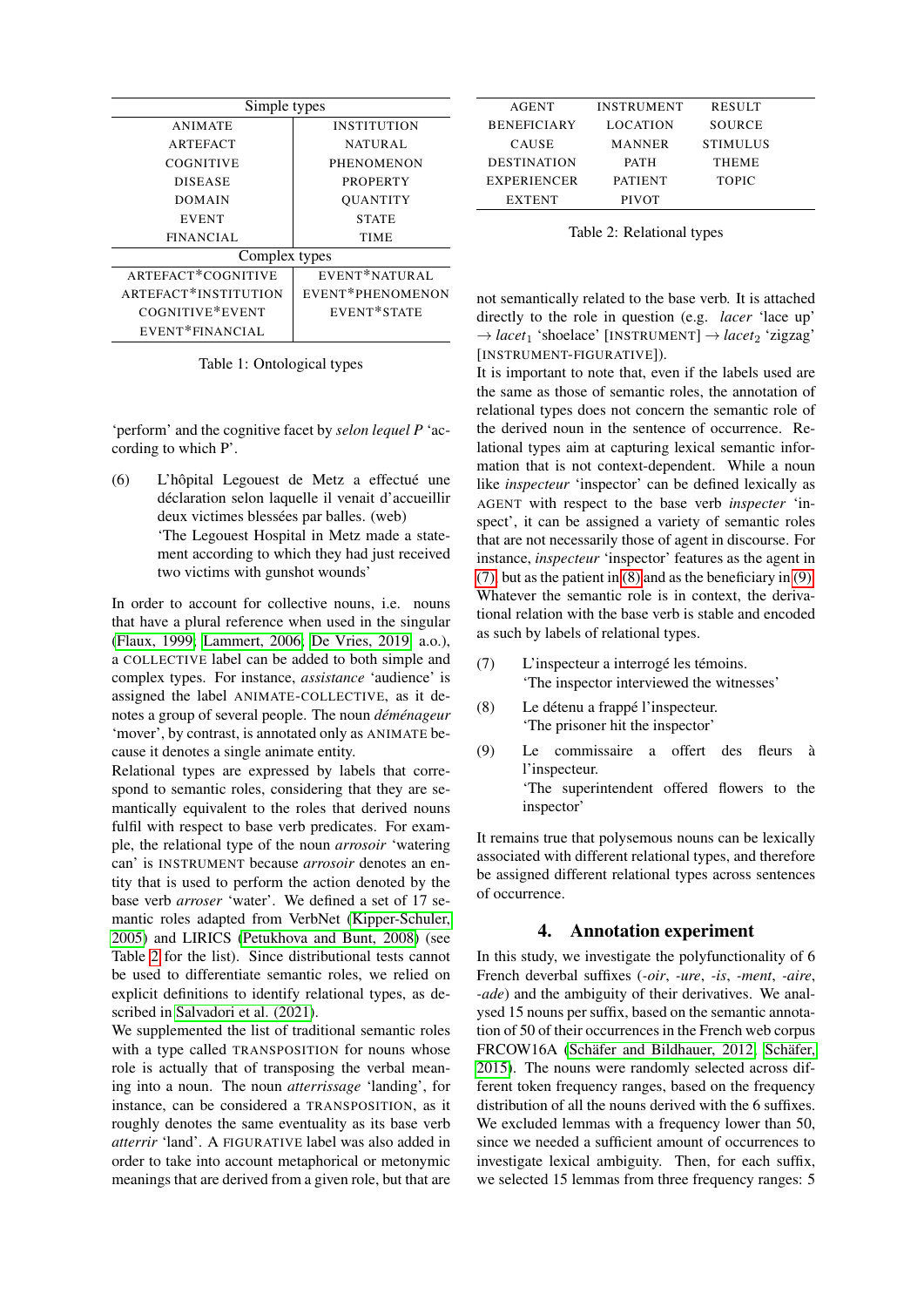nouns with a token frequency up to the general median value (50-223), 5 nouns with a token frequency from the median value to the third quartile (224-3,799), and 5 nouns with a token frequency higher than the third quartile (3,800-3,966,941). For each lemma, we randomly selected 50 occurrences from the corpus and annotated the sense of the targeted derived noun in context for both ontological type and relational type. We did not consider tokens in which the meaning of the noun was not related to the meaning of the base verb, neither directly nor indirectly (i.e. by means of lexical figure). In total, our sample comprehends 4,500 tokens and 90 different lemmas.

In order to validate our annotation procedure and to assess the reliability of the annotation performed, two samples of the dataset were simultanously annotated by two authors of this paper and adjudicated with the help of the third author. Each sample contained 300 randomly selected tokens for a total of 18 lemmas. Annotators followed the guidelines previously defined to annotate the semantic types of the target words in the context of each sentence. The agreement among the two annotators was computed using Cohen's kappa co- $efficient<sup>1</sup>$  $efficient<sup>1</sup>$  $efficient<sup>1</sup>$ .

In the first sample, the agreement for the relational type was already almost perfect ( $\kappa = 0.848$ ), whereas it was only moderate for the ontological types ( $\kappa$  = 0.539). An analysis of cases of disagreement showed that the main difficulty encountered was the contextual analysis of nouns with complex types. The annotators partially disagreed on the annotation of 67 tokens involving a complex type, i.e. one annotator identified a complex type whereas the other identified a simple or another complex type partially overlapping the first one. For instance, the word *miaulement* ('meowing') in example [\(10\)](#page-3-2) has been annotated by one annotator as PHENOMENON and by the other as the complex type EVENT\*PHENOMENON, since it refers at the same time at something that can be heard and that takes place. In this case, we consider that the annotators only partially disagreed because at least the PHENOMENON facet was identified by both of them.

<span id="page-3-2"></span> $(10)$  Les petites chevêches d'Athéna font de jolis miaulements dans la journée mais c'est rare de les entendre. 'Athena's little owls make lovely meowing

sounds during the day but it is rare to hear them'

When considering these cases of partial agreement as mere agreement, the kappa coefficient for ontological types increases from 0.539 to 0.786. More generally, it appears that many nouns with complex types are characterised by one dominant facet of meaning (e.g. COGNITIVE as opposed to ARTEFACT for the noun *ar-* *gumentaire* 'argument document'). In the absence of a distinctive predicate specifically associated with a given facet of a complex type, the two annotators used different strategies, by considering the dominant meaning or the complex meaning as the default type.

We therefore refined the instructions for the contextual annotation of complex types. It was decided that complex types would be the default type when no clear contextual elements drive the interpretation in favour of a specific facet. In other words, in the presence of predicates that are underspecified with respect to facet selection, complex semantic types are annotated as such. This indication proved to be efficient since in the second sample, the agreement score for ontological types increased significantly ( $\kappa = 0.815$ ). Indeed, the difference with the agreement score that also included partial agreement was almost null ( $\kappa = 0.877$ ). The agreement score for relational types was assessed as substantial ( $\kappa$  $= 0.717$ ), albeit lower than that of the first annotation, which is probably due to intrinsic sample differences. After that, the rest of the sample was single-annotated by the three authors of the paper, but problematic cases were discussed in joint annotation sessions.

#### 5. Annotation results

<span id="page-3-0"></span>Twenty-three ontological types, 21 relational types, and 62 complete types are included in the final annotated sample. The distinction between ontological and relational categories proves to capture different aspects of the semantics of derived nouns. As can be seen in Fig. [1,](#page-4-0) the degree of polyfunctionality of the 6 suffixes investigated (i.e. the number of types realised) varies between ontological and relational types. A suffix like *-ment*, which realises a high number of ontological types, can present a low number of relational types. Conversely, a suffix like *-oir*, which realises a low number of ontological types, can present a high number of relational types. Considering the opposite behaviours of *-oir* and *-ment*, it seems that the former has a more cohesive referential meaning, whereas the latter has a more stable derivational relation with its base verbs. The number of complete types can leverage this difference, possibly showing a higher number of functions for suffixes with more ontological or more relational types. It can be noted that the relation between ontological and relational types is not uniform. In particular, there is no general inverse correlation between the number of ontological types and the number of relational types. This relation seems to be specific to each suffix.

The number of types realised per suffix can be regarded as a first measure of polyfunctionality: the higher the number of semantic functions, the more polyfunctional a suffix is. However, this measure does not provide a complete picture of the versatility of suffixes, because the realisation frequency of functions needs to be taken into account as well. It is theoretically possible that two suffixes, although they are associated with

<span id="page-3-1"></span><sup>&</sup>lt;sup>1</sup>The computation was performed using the kappa2 function of the 'irr' package in R [\(Gamer et al., 2007;](#page-6-11) [R Core](#page-7-22) [Team, 2013\)](#page-7-22).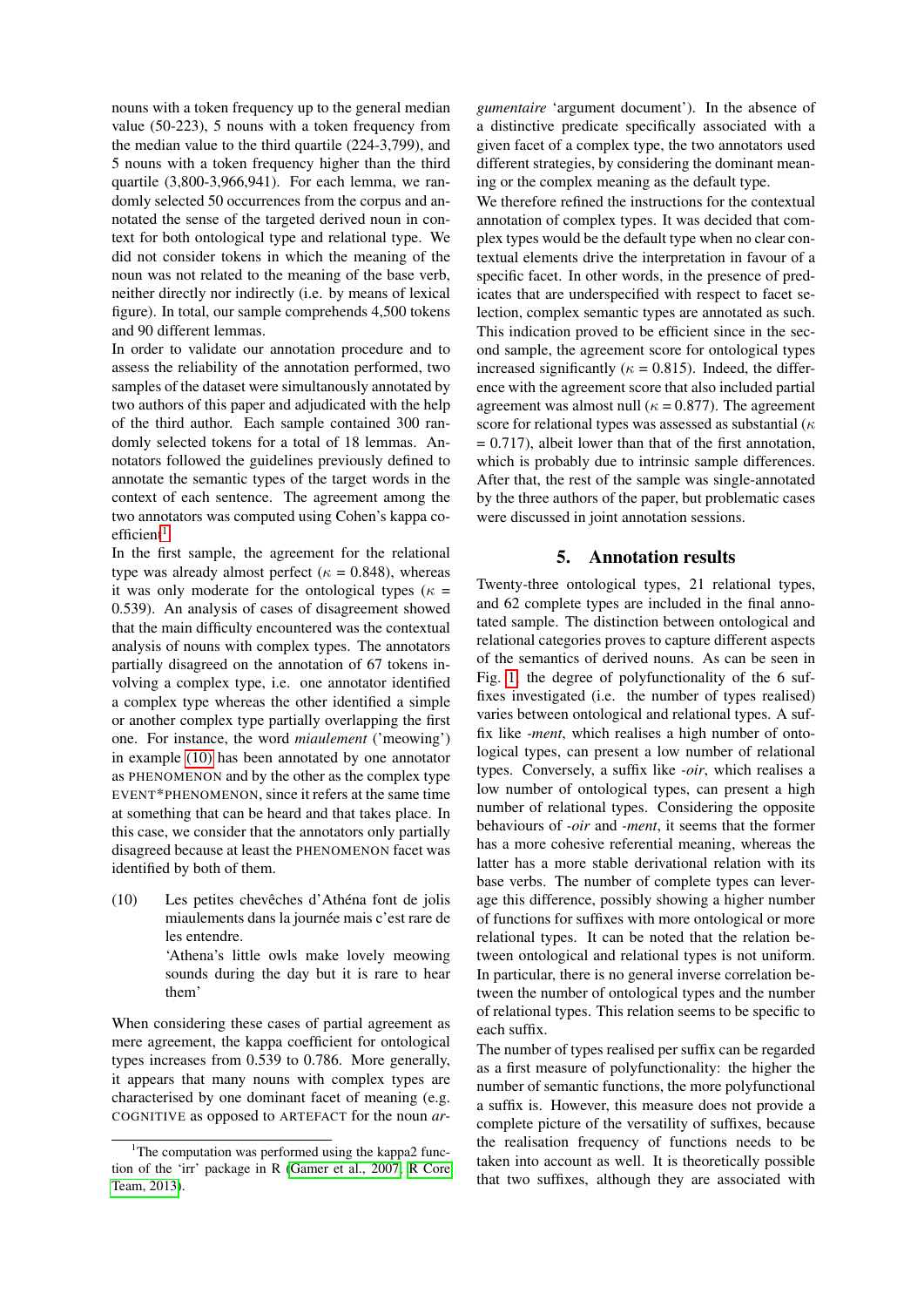

<span id="page-4-0"></span>Figure 1: Number of function types realised by each suffix

a different number of semantic functions, can both have only one function that is represented in mostly all of the occurrences of the suffix. In addition to Fig. [1,](#page-4-0) Fig. [2](#page-4-1) shows the proportion of ontological types realised among the corpus tokens of nouns ending with each suffix.<sup>[2](#page-4-2)</sup> The plot illustrates what can be observed through token annotation.



<span id="page-4-1"></span>Figure 2: Token frequency of ontological types per suffix

The suffix *-oir* realises the same ontological type (ARTEFACT) in most of the occurrences of its derivatives, with the other types covering less than 8% of its total occurrences. Similarly, *-aire* mainly realises animate nouns (e.g. *consignataire* 'consignee'), which constitutes 80% of its tokens. The suffix *-ade* also shows a clear preference for one given ontological type, but in a smaller proportion than *-oir* and *-aire*, with 64% of the occurrences of its derivatives referring to an event. For the last three suffixes, the distribution of ontological types is more diverse, with different types covering larger portions of occurrences. These observations about the distribution of functions go in the same direction as those about the number of ontological types attested: *-oir*, *-aire*, and *-ade* have a lower number of types and a less diverse distribution among tokens.

In a nutshell, the observations for suffix polyfunctionality based on our annotated sample of deverbal nouns relate to two different aspects: the number of types attested per suffix, and the number of tokens each type covers among the occurrences of each suffix. Borrowing terms from the ecological domain, we can think of these two observations as type abundance and relative abundance, i.e. richness and evenness of distribution of functions across suffix tokens, respectively. These properties are two sides of the same coin and should be considered together to fully assess affix polyfunctionality. A diversity index $3$  such as the Hill-Simpson index [\(Hill, 1973;](#page-6-12) [Jost, 2006;](#page-6-13) [Roswell et al., 2021\)](#page-7-23) can be used to consider these two properties together and determine which suffixes are more or less semantically diverse, and by how much. This diversity index not only takes into account the richness of the semantic functions of a suffix, but also the evenness of the token realisation of functions. More precisely, the Hill-Simpson index is equivalent to the inverse of the traditional Simpson index [\(Simpson, 1949\)](#page-7-24) and is calculated from equation (1), where  $p_i$  corresponds to the number of tokens realizing a function *i* divided by the total number of tokens per suffix.

$$
\frac{1}{\sum_{n=1}^{S} (p_i)^2}
$$
 (1)

In Table [3,](#page-5-0) we report the Hill-Simpson values<sup>[4](#page-4-4)</sup> for the 6 suffixes we investigated, computed for ontological types, relational types, and the combination of the two (i.e. complete types).

Considering only ontological types, the Hill-Simpson

<span id="page-4-2"></span><sup>2</sup>We do not include the plots for relational and complete types due to space limitation and to the large number of functions involved.

<span id="page-4-3"></span><sup>&</sup>lt;sup>3</sup>Diversity indexes are widely used in ecology to measure the diversity of species. A diversity index like Shannon's entropy has been used in computational linguistics to measure semantic content. See for example [Santus et al. \(2014\)](#page-7-25) and Padó et al. (2015).

<span id="page-4-4"></span><sup>&</sup>lt;sup>4</sup>Hill-Simpson indexes are computed using the MeanRarity package [\(Roswell and Dushoff, 2020\)](#page-7-27) in R. We experimented also with Shannon's entropy and Hill-Shannon index and we found the same ranking of suffixes.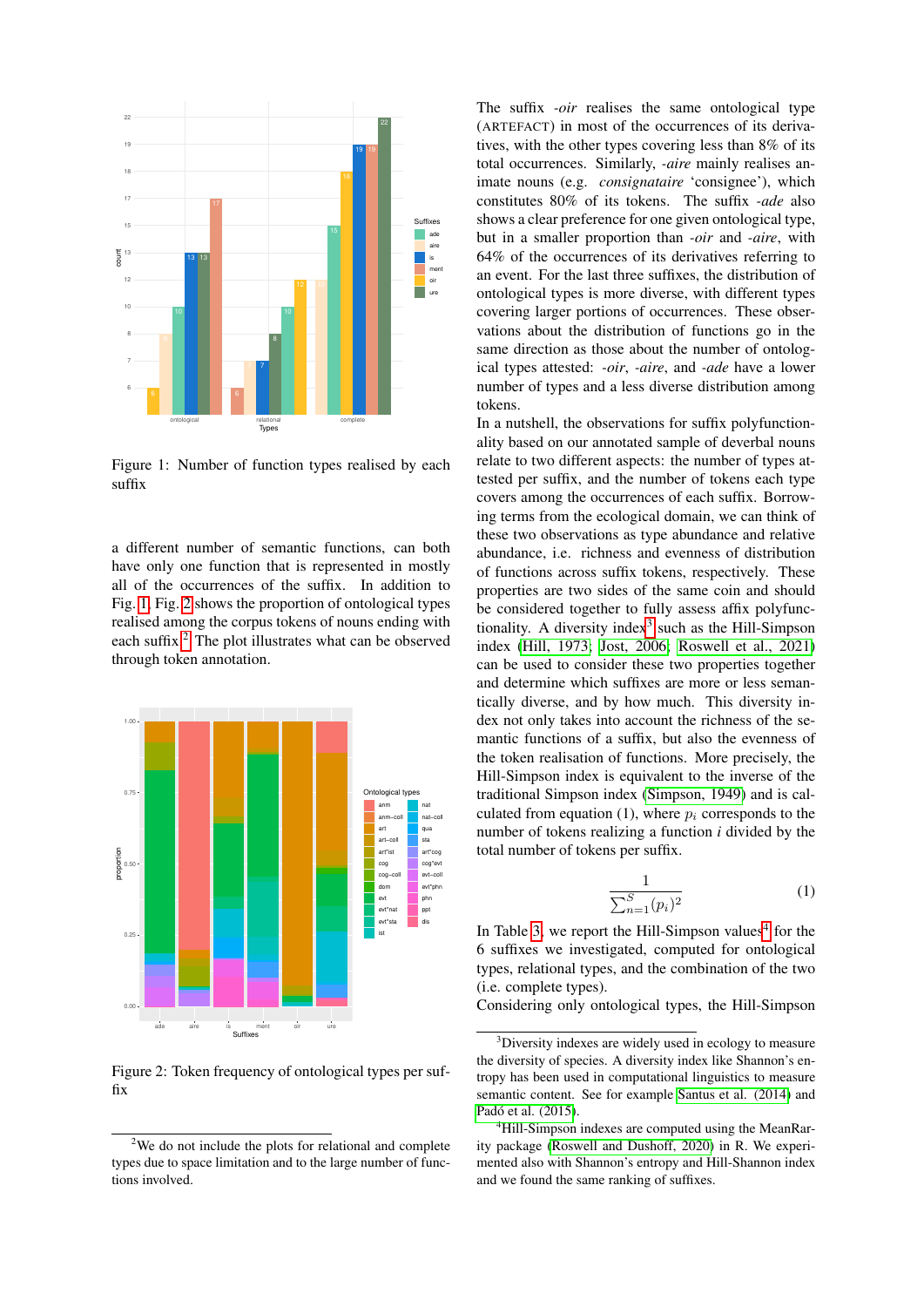|        | Ontological | Relational | Complete |
|--------|-------------|------------|----------|
| -ade   | 2.29        | 1.70       | 2.32     |
| -aire  | 1.54        | 3.19       | 3.54     |
| $-is$  | 5.85        | 2.25       | 7.08     |
| -ment  | 4.16        | 1.80       | 4.21     |
| $-oir$ | 1.16        | 3.90       | 3.96     |
| -ure   | 5.37        | 2.71       | 6.64     |

<span id="page-5-0"></span>Table 3: Hill-Simpson diversity index per suffix

index confirms what we already observed from previous analyses (Fig. [1](#page-4-0) and Fig. [2\)](#page-4-1): *-oir* and *-aire* have the lowest coefficients of diversity, due to their low number of ontological types and the low evenness of the distribution of their types among tokens. The suffix  *ade* has higher diversity than the previous two, but still lower diversity than *-ment*, *-is* and *-ure*. As for *-ment*, it presents the highest number of different ontological types, but the Hill-Simpson index only ranks it as the third most diverse suffix, given that the distribution of ontological types among its tokens is less even than those of *-is* and *-ure*.

We have discussed the results for ontological types as an illustration of our method, since it would have been more complex to examine a plot with the 60 complete types. However, we should consider complete types to fully represent the polyfunctionality of the suffixes. Looking at the Hill-Simpson index for complete types in Table [3,](#page-5-0) we can observe that *-ade* is the least diverse of the 6 suffixes. In 64% of the observed tokens, nouns ending in -*ade* refer to an event, whose relational type is always TRANSPOSITION. Despite the high number of complete types of the latter, *-aire* and -*oir* appear to be less diverse than *-is*, *-ment* and *-ure*, even if the difference with *-ment* is weaker. The most diverse suffix appears to be *-is*. Although *-ure* presents the highest number of complete types (fig. [1\)](#page-4-0), it is distributed in less even ways among tokens, and finally evaluated as less diverse, than *-is*.

So far, we have focused on suffix semantics, investigating the semantic functions realised among corpus tokens of nouns ending with different suffixes. We have not considered yet the distribution of semantic functions among lemmas, nor the relationship between the ambiguity of derivatives and the polyfunctionality of suffixes. It can be asked how the different functions of suffixes are distributed among the nouns they derive, and whether more polyfunctional suffixes would derive more ambiguous words. Similarly to our observations for suffixes, we can infer from our annotated data different information for lemmas: the number of functions per lemma, the distribution (and degree of evenness) of these functions among tokens of lemmas, and a Hill-Simpson diversity measure combining these two for each lemma. We report these values averaged across lemmas for each suffix, in order to compare them with the values obtained above.

We first consider the number of semantic types realised by each lemma. In Table [4,](#page-5-1) we report the average number of different semantic types (considering as semantic types ontological, relational, and complete types) realised by the lemmas derived with each suffix, together with the standard deviation (SD) of these values. It appears that the suffix with the lowest number of complete functions (*-aire*) is also the suffix that produces the less ambiguous nouns (on average 1.53 complete type per lemma). However, this is the only suffix for which there is a direct correspondence between the two rankings. For the other suffixes, the degree of averaged lemma ambiguity is not parallel to the number of types. For example, *-ment* derives more ambiguous nouns than *-is* and *-ure*, although -*is* and -*ure* are associated with an identical and a higher number of complete types than *-ment*, respectively.

|        | Ontological |           | Relational |           | Complete |           |
|--------|-------------|-----------|------------|-----------|----------|-----------|
|        | Avg         | <b>SD</b> | Avg        | <b>SD</b> | Avg      | <b>SD</b> |
| -ade   | 2.07        | 1.28      | 1.80       | 1.01      | 2.27     | 1.49      |
| -aire  | 1.53        | 1.19      | 1.20       | 0.41      | 1.53     | 1.19      |
| $-is$  | 2.60        | 1.64      | 1.80       | 0.78      | 2.73     | 1.83      |
| -ment  | 3.40        | 1.80      | 1.93       | 0.46      | 3.40     | 1.80      |
| $-oir$ | 1.80        | 1.01      | 1.67       | 0.72      | 2.13     | 1.13      |
| -ure   | 3.00        | 1.60      | 1.87       | 0.92      | 3.13     | 1.88      |

<span id="page-5-1"></span>Table 4: Ambiguity of lemmas averaged per suffix

In addition to information about the ambiguity of nouns ending with the different suffixes, we should take into consideration the distribution of the different senses observed among these nouns. It can be argued that two words with two senses are not equally ambiguous if one of them realises only one sense among the majority of its tokens, whereas the other shows an even distribution of the two senses among its tokens. As before, we make use of the Hill-Simpson diversity index to consider together type frequency and token frequency of functions among derived words. More precisely, we computed for each lemma the Hill-Simpson diversity index, which tells us how ambiguous a lemma is and how evenly its senses are distributed among tokens. Then we averaged these values across the lemmas ending with each suffix. Results for ontological, relational and complete semantic types are reported in Table [5.](#page-6-14) We can observe that the ranking obtained is identical to that of the simple average ambiguity (column 6 in Tab. [4\)](#page-5-1): higher ambiguity rates for lemmas per suffix correspond to higher diversity indexes.

We can conclude that the definition and the measurement of lexical ambiguity seem rather straightforward: the degree of ambiguity of derivatives remains the same if we consider the simple count of functions or if we combine it with the evenness of their distribution in the Hill-Simpson measure. The same is not true if we consider suffix polyfunctionality, for which we observed slightly different rankings for the different measures.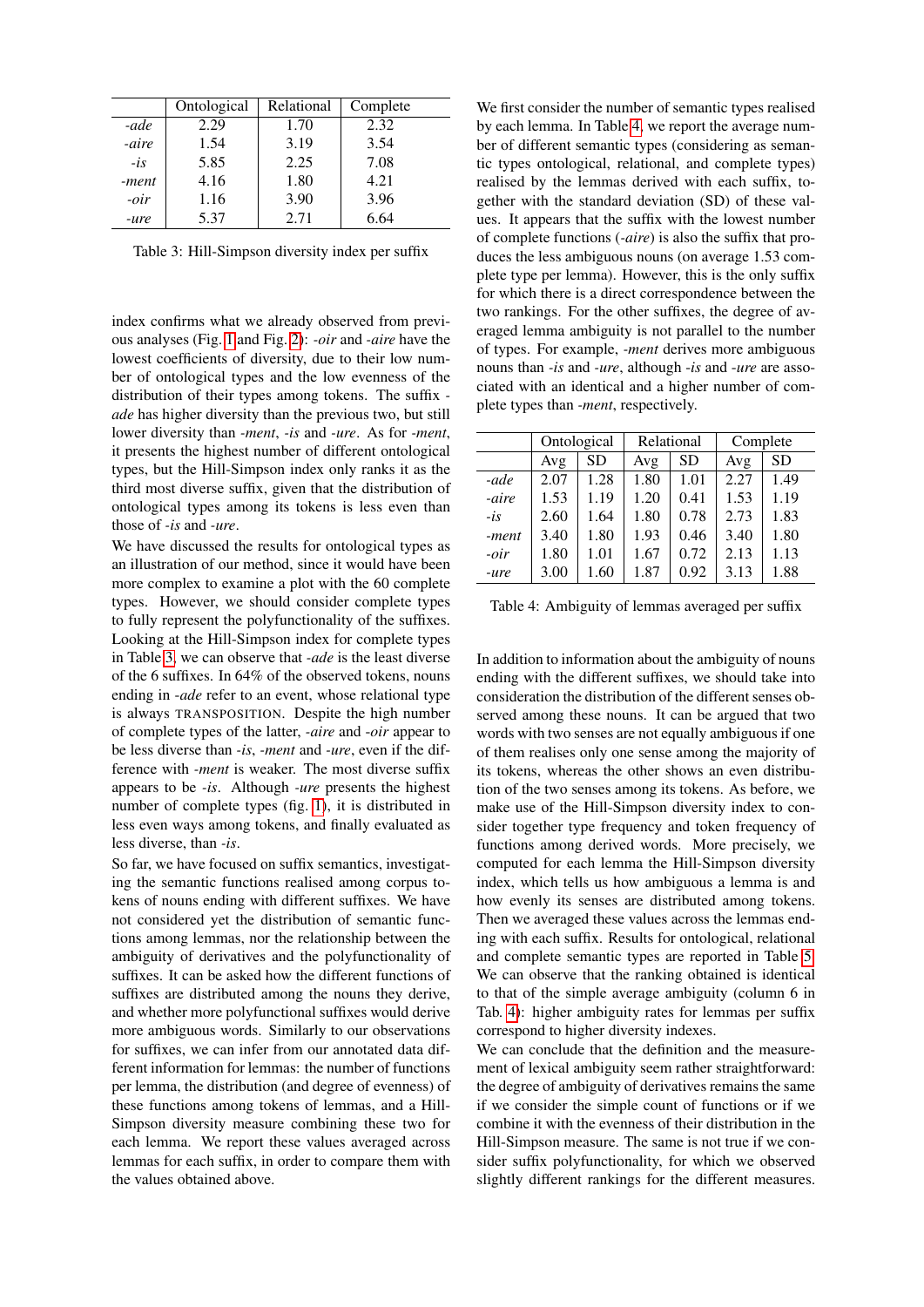|        | Ontological |           | Relational |           | Complete |           |
|--------|-------------|-----------|------------|-----------|----------|-----------|
|        | Avg         | <b>SD</b> | Avg        | <b>SD</b> | Avg      | <b>SD</b> |
| -ade   | 1.48        | 0.88      | 1.31       | 0.57      | 1.50     | 0.91      |
| -aire  | 1.27        | 0.61      | 1.17       | 0.36      | 1.27     | 0.61      |
| $-i$ s | 1.57        | 0.83      | 1.25       | 0.38      | 1.60     | 0.85      |
| -ment  | 2.07        | 1.02      | 1.35       | 0.37      | 2.07     | 1.02      |
| $-oir$ | 1.17        | 0.38      | 1.31       | 0.37      | 1.35     | 0.41      |
| -ure   | 1.70        | 0.69      | 1.41       | 0.43      | 1.71     | 0.70      |

<span id="page-6-14"></span>Table 5: Hill-Simpson diversity index for lemmas averaged per suffix

Therefore, it appears that suffix polyfunctionality and derivative ambiguity are not clearly correlated, since according to our analyses, each suffix presents its own characteristics for these two features.

#### 6. Conclusion

In this paper, we have presented an annotation experiment on corpus data to investigate the semantics of nouns derived from verbs in French. We focused on 6 nominalizing suffixes, instantiated by 90 nouns and 4,500 corpus occurrences. The annotation represents word senses in a way that allows generalisations on meanings over suffixes and derivatives. It distinguishes semantically the ontological description of the referent and the relation between bases and derivatives. The results from our annotation experiment show that the relation between ontological and relational types is not uniform, but specific to each suffix.

The corpus annotation provides data for considering not only the number of semantic functions associated with suffixes, but also the distribution of these functions among tokens. We combined together these two levels of analysis and computed an index of diversity that can highlight various degrees of polyfunctionality and diversity across nominalizing suffixes. The ranking of suffixes obtained through this index is different from that obtained by simply counting the number of functions, confirming that it is important to take into account the realisation frequency of semantic types in the study of polyfunctionality. A similar evaluation can be conducted at the word level, assessing lexical ambiguity not just as the number of senses displayed, but also considering the evenness of their distribution among tokens.

The sample of nouns annotated in this study can be used as a gold standard for the evaluation of automatic word-sense disambiguation systems. Specifically, given the annotation at the token level, it can be used in the evaluation of contextualized embedding models [\(Peters et al., 2018;](#page-7-28) [Devlin et al., 2018,](#page-6-15) a.o.), which seem promising in capturing word ambiguity. It can be hypothesised that (i) the similarity between pairs of token embeddings will be higher if the tokens share the same semantic functions, (ii) less polyfunctional suffixes will have a higher pairwise similarity among their tokens. These hypotheses will be the object of a further study.

# 7. Acknowledgements

This research was supported by the Swiss National Science Foundation under grant 10001F 188782 ('The semantics of deverbal nouns in French'). We thank the three anonymous reviewers for their helpful comments.

#### 8. Bibliographical References

- <span id="page-6-7"></span>Asher, N. (2011). *Lexical meaning in context: A web of words*. Cambridge University Press, Cambridge.
- <span id="page-6-1"></span>Barque, L., Haas, P., Huyghe, R., Tribout, D., Candito, M., Crabbé, B., and Segonne, V. (2020). Frsemcor: Annotating a French corpus with supersenses. In *LREC-2020*.
- <span id="page-6-0"></span>Bauer, L., Körtvélyessy, L., and Štekauer, P. (2015). *Semantics of complex words*, volume 3. Springer.
- <span id="page-6-5"></span>Copestake, A. and Briscoe, T. (1995). Semiproductive polysemy and sense extension. *Journal of Semantics*, 12(1):15–67.
- <span id="page-6-6"></span>Cruse, D. A. (1995). Polysemy and related phenomena from a cognitive linguistic viewpoint. In P. St Dizier et al., editors, *Computational lexical semantics*, pages 33–49. Cambridge University Press.
- <span id="page-6-10"></span>De Vries, H. (2019). Collective nouns. *Oxford Handbook of Grammatical Number*.
- <span id="page-6-15"></span>Devlin, J., Chang, M.-W., Lee, K., and Toutanova, K. (2018). BERT: Pre-training of deep bidirectional transformers for language understanding. In *Proceedings of the 2019 Conference of the North American Chapter of the Association for Computational Linguistics: Human Language Technologies, Volume 1 (Long and Short Papers)*, pages 4171–4186, Minneapolis, Minnesota. Association for Computational Linguistics.
- <span id="page-6-8"></span>Dölling, J. (2020). Systematic polysemy. In Daniel Gutzmann, et al., editors, *The Wiley Blackwell companion to semantics*. John Wiley & Sons, Inc., Hoboken NJ.
- <span id="page-6-3"></span>Flaux, N. and Van de Velde, D. (2000). *Les noms en français : esquisse de classement*. Editions Ophrys.
- <span id="page-6-9"></span>Flaux, N. (1999). A propos des noms collectifs. *Revue de linguistique romane*, 63(251):471–502.
- <span id="page-6-11"></span>Gamer, M., Lemon, J., Fellows, I., and Gamer, M. M. (2007). The irr package.
- <span id="page-6-2"></span>Godard, D. and Jayez, J. (1993). Types nominaux et anaphores : le cas des objets et des événements. In Walter De Mulder, et al., editors, *Anaphores temporelles et (in-)coherence, Cahiers Chronos*, volume 1, pages 41–58. Rodopi.
- <span id="page-6-12"></span>Hill, M. O. (1973). Diversity and evenness: a unifying notation and its consequences. *Ecology*, 54(2):427– 432.
- <span id="page-6-4"></span>Huyghe, R. (2015). Les typologies nominales: présentation. *Langue française*, (185): 5–27.
- <span id="page-6-13"></span>Jost, L. (2006). Entropy and diversity. *Oikos*, 113(2):363–375.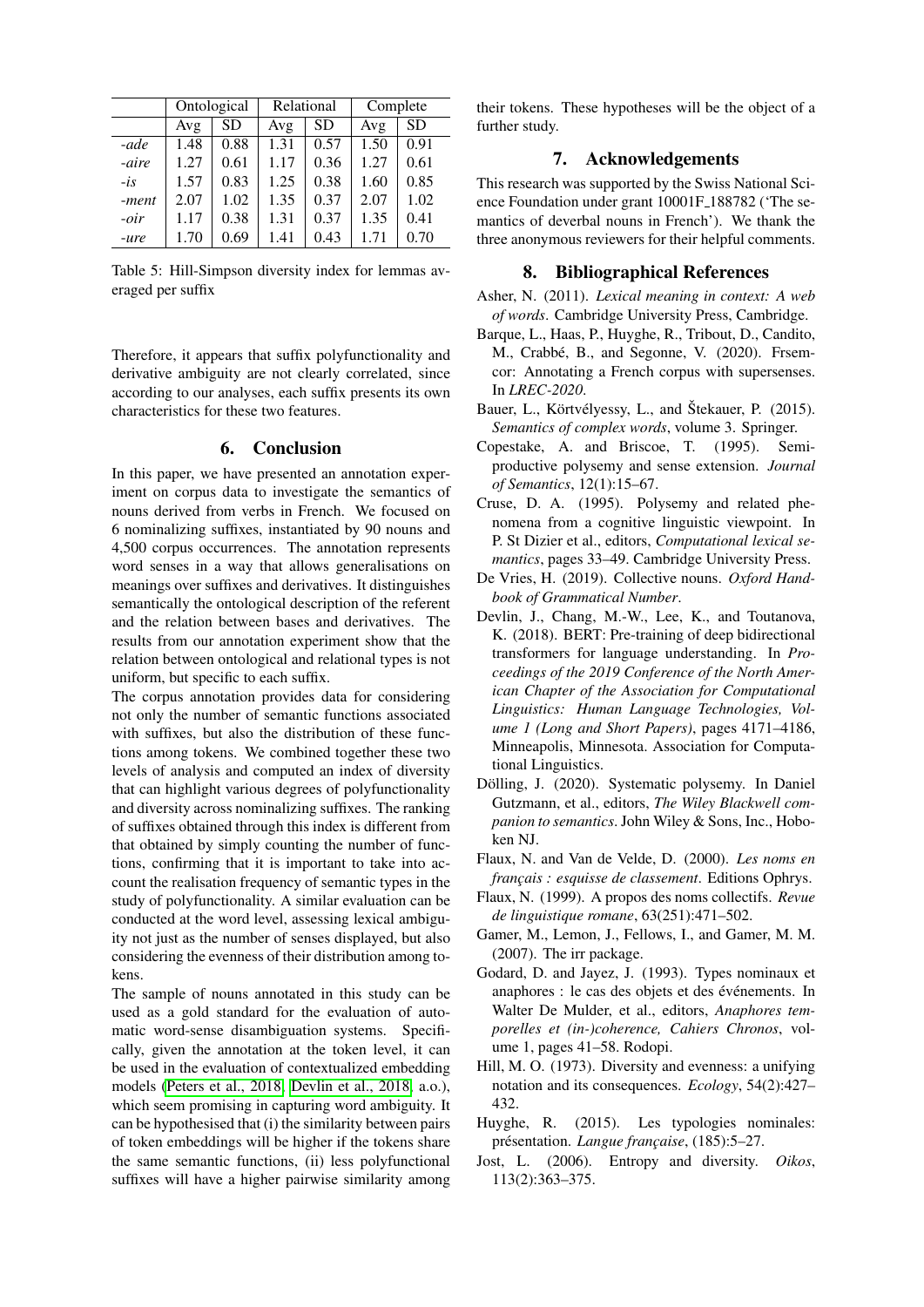- <span id="page-7-18"></span>Kipper-Schuler, K. (2005). *VerbNet: A broadcoverage, comprehensive verb lexicon*. Ph.D. thesis, University of Pennsylvania.
- <span id="page-7-15"></span>Kleiber, G. (1999). *Problèmes de sémantique: La polysémie en question(s)*. Presses Universitaires du Septentrion, Villeneuve d'Ascq.
- <span id="page-7-8"></span>Kolya, A. K., Kundu, A., Gupta, R., Ekbal, A., and Bandyopadhyay, S. (2013). Ju<sub>cse</sub>: A crf based approach to annotation of temporal expression, event and temporal relations. In *Second Joint Conference on Lexical and Computational Semantics (\* SEM), Volume 2: Proceedings of the Seventh International Workshop on Semantic Evaluation (SemEval 2013)*, pages 64–72.
- <span id="page-7-17"></span>Lammert, M. (2006). *Semantique et cognition: les ´ noms collectifs*. Ph.D. thesis, Strasbourg 2.
- <span id="page-7-4"></span>Lehrer, A. (2003). Polysemy in derivational affixes. In Brigitte Nerlich, et al., editors, *Polysemy: Flexible Patterns of Meaning in Mind and Language*, pages 217–232. De Gruyter Mouton.
- <span id="page-7-0"></span>Lieber, R. (2004). *Morphology and lexical semantics*, volume 104. Cambridge University Press.
- <span id="page-7-7"></span>Lieber, R. (2016). *English nouns: The ecology of nominalization*, volume 150. Cambridge University Press.
- <span id="page-7-2"></span>Lieber, R. (2019). 3. Semantics of derivational morphology. In Claudia Maienborn, et al., editors, *Semantics - Interfaces*, pages 75–102. De Gruyter Mouton.
- <span id="page-7-10"></span>Martínez Alonso, H., Sandford Pedersen, B., and Bel, N. (2013). Annotation of regular polysemy and underspecification. In *Proceedings of the 51st Annual Meeting of the Association for Computational Linguistics (Volume 2: Short Papers)*, pages 725–730, Sofia, Bulgaria, August. Association for Computational Linguistics.
- <span id="page-7-3"></span>Moortgat, M. and van der Hulst, H. (1981). Geïnterpreteerde morfologie. In Rob Knopper, editor, *Woordstructuur*, pages 17–53. Foris.
- <span id="page-7-16"></span>Murphy, E. (2021). *Linguistic representation and processing of copredication*. Ph.D. thesis, University College London.
- <span id="page-7-26"></span>Padó, S., Palmer, A., Kisselew, M., and Šnajder, J. (2015). Measuring semantic content to assess asymmetry in derivation. In *Proceedings of the Workshop on Advances in Distributional Semantics, London, UK*, volume 14. Citeseer.
- <span id="page-7-12"></span>Peris, A., Taulé, M., and Rodríguez Hontoria, H. (2010). Semantic annotation of deverbal nominalizations in the Spanish corpus ancora. In *Proceedings of the ninth International workshop on treebanks and linguistic theories: December 3-4, 2010, University of Tartu, Estonia*, pages 187–198. North European Association for Language Technology.
- <span id="page-7-28"></span>Peters, M. E., Neumann, M., Iyyer, M., Gardner, M., Clark, C., Lee, K., and Zettlemoyer, L. (2018). Deep contextualized word representations.

<span id="page-7-19"></span>Petukhova, V. and Bunt, H. (2008). LIRICS seman-

tic role annotation: Design and evaluation of a set of data categories. In Nicoletta Calzolari, et al., editors, *Proceedings of the Sixth International Conference on Language Resources and Evaluation (LREC'08)*, pages 39–45, Marrakech, Morocco. European Language Resources Association (ELRA).

- <span id="page-7-5"></span>Plag, I., Andreou, M., and Kawaletz, L. (2018). A frame-semantic approach to polysemy in affixation. *The lexeme in descriptive and theoretical morphology*, 4:467.
- <span id="page-7-6"></span>Prćić, T. (2019). Exploring the properties of English lexical affixes by exploiting the resources of English general-purpose dictionaries. *Lexikos*, 29:151–179.
- <span id="page-7-14"></span>Pustejovsky, J. (1995). *The generative lexicon*. MIT Press, Cambridge, MA.
- <span id="page-7-22"></span>R Core Team, (2013). *R: A Language and Environment for Statistical Computing*. R Foundation for Statistical Computing, Vienna, Austria.
- <span id="page-7-27"></span>Roswell, M. and Dushoff, J., (2020). *MeanRarity: Hill diversity estimation and visualisation*.
- <span id="page-7-23"></span>Roswell, M., Dushoff, J., and Winfree, R. (2021). A conceptual guide to measuring species diversity. *Oikos*, 130(3):321–338, March.
- <span id="page-7-13"></span>Salvadori, J., Barque, L., Pauline, H., Huyghe, R., Lombard, A., Monney, M., Schwab, S., Tribout, D., Varvara, R., and Wauquier, M., (2021). *The semantics of deverbal nouns in French: Annotation guide*. University of Fribourg, Switzerland.
- <span id="page-7-25"></span>Santus, E., Lenci, A., Lu, Q., and Im Walde, S. S. (2014). Chasing hypernyms in vector spaces with entropy. In *Proceedings of the 14th Conference of the European Chapter of the Association for Computational Linguistics, volume 2: Short Papers*, pages 38–42.
- <span id="page-7-21"></span>Schäfer, R.  $(2015)$ . Processing and querying large web corpora with the COW14 architecture. In *Proceedings of Challenges in the Management of Large Corpora 3 (CMLC-3)*, Mannheim. IDS.
- <span id="page-7-1"></span>Schulte, M. (2015). *The semantics of derivational morphology: A synchronic and diachronic investigation of the suffixes* -age *and* -ery *in English*. Narr, Tübingen.
- <span id="page-7-20"></span>Schäfer, R. and Bildhauer, F. (2012). Building large corpora from the Web using a new efficient tool chain. In Nicoletta Calzolari, et al., editors, *Proceedings of the Eight International Conference on Language Resources and Evaluation (LREC'12)*, pages 486–493. European Language Resources Association.
- <span id="page-7-24"></span>Simpson, E. H. (1949). Measurement of diversity. *Nature*, 163(4148):688–688.
- <span id="page-7-11"></span>Valdivia, G. d., de Valdivia, G., Castellví, J., and Taulé, M. (2013). Morphological and lexical aspect in Russian deverbal nominalizations. In Irina Kor Chahine, editor, *Current studies in Slavic linguistics*, pages 267–280.
- <span id="page-7-9"></span>Zavarella, V. and Tanev, H. (2013). Fss-timex for tempeval-3: Extracting temporal information from